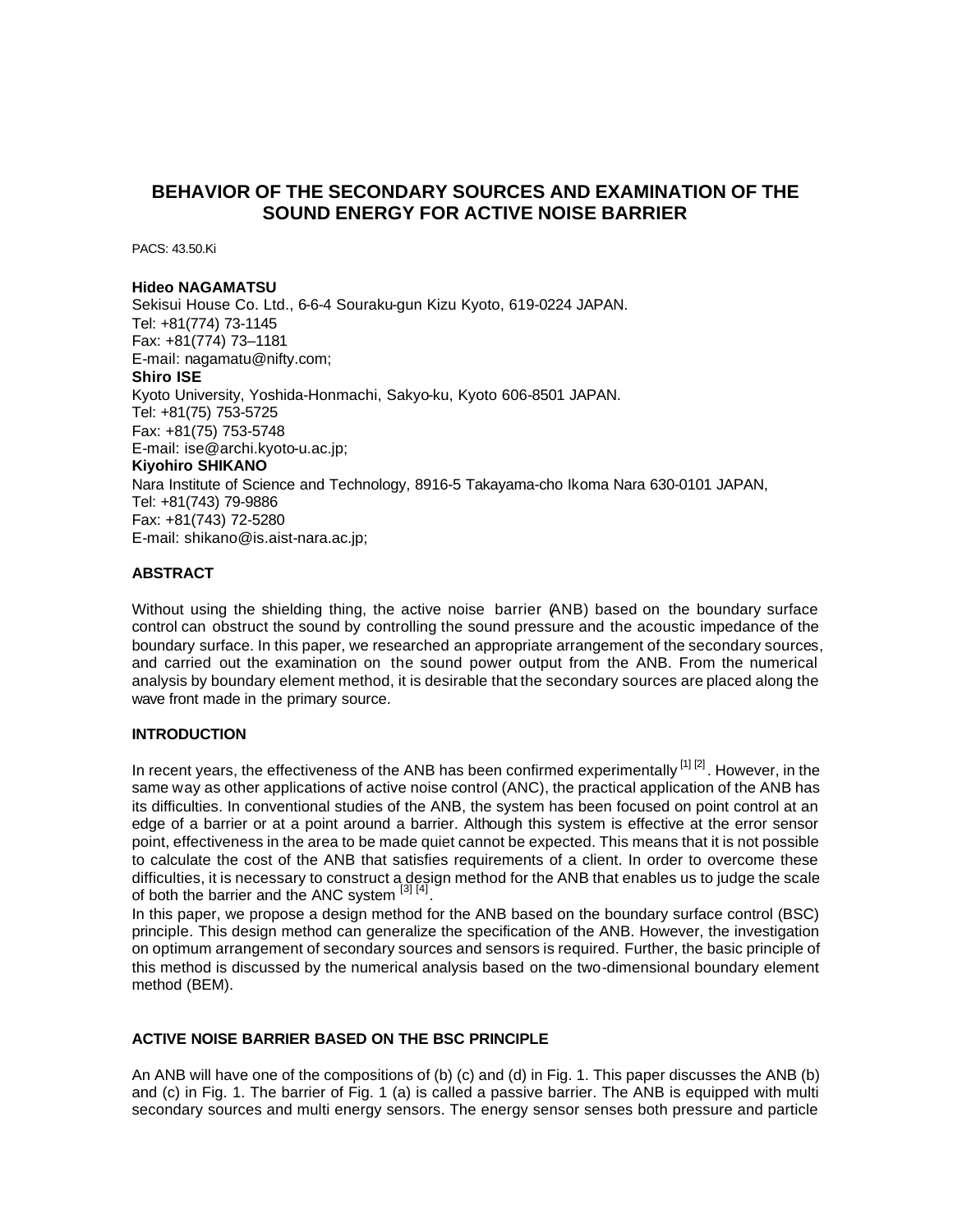velocity. The amplitudes of the secondary sources are set to minimize the acoustic energy at the sensor positions. Therefore, acoustic energy is reflected by the ANB at the position of sensor [5] [6].



*Fig.1. - Model of active noise barrier: (a) passive noise barrier; (b) active noise barrier; (c)(d) the combination of active noise barrier and passive noise barrier.*

### **NUMERICAL CALCULATION**

Determination of the Amplitudes of Secondary Sources

When there are *N* noise sources of amplitude  $A_n$  at position  $s_n$  ( $n = 1 \cdots N$ ) and M secondary sources of amplitude  $A'_n$  at position  $s'_m$  ( $m = 1 \cdots M$ ), the sound pressure  $p(\mathbf{r})$  and particle velocity  $v(\mathbf{r})$  at position *r* can be expressed as follows:

$$
p(\mathbf{r}) = \sum_{n=1}^{N} A'_n H_p(\mathbf{s}'_n | \mathbf{r}) + \sum_{m=1}^{M} A_m H_p(\mathbf{s}_m | \mathbf{r})
$$
  

$$
v(\mathbf{r}) = \sum_{n=1}^{N} A'_n \mathbf{H}_v(\mathbf{s}'_n | \mathbf{r}) + \sum_{m=1}^{M} A_m \mathbf{H}_v(\mathbf{s}_m | \mathbf{r})
$$
 (2)

Where,  $H_p(s|r)$  and  $H_v(s|r)$  are the transfer functions related to the pressure and the particle velocity between *s* and *r*. These transfer functions are calculated by BEM. Boundary *S* of the object control area is made discrete for *K* with the central coordinate of the boundary element as *rk* and the unit normal vector as  $\mathbf{n}_k$  ( $k = 1 \cdots K$ ). Error judgment  $J_e$  is defined as follows:

$$
J_e = \frac{\rho_0}{2} \sum_{k=1}^{K} \left[ \frac{|p(\mathbf{r}_k)|^2}{\rho_0^2 c^2} + |\mathbf{v}(\mathbf{r}_k) \cdot \mathbf{n}_k|^2 \right]
$$
(3)

 $J<sub>e</sub>$  is an equivalent to the acoustic energy on boundary *S*. The amplitude of the secondary source that makes  $J_e$  small, can be obtained by solving the equation for  $A_m$  by applying Eq. (1), Eq. (2) and Eq. (3).

#### Calculation Model

The numerical calculations were carried out using the two-dimensional BEM to confirm the effectiveness of this technique. The primary source, the secondary sources and the energy sensors were arranged in the two-dimensional sound field as in Fig. 2. The origin of the X-coordinate was located as the position of the passive barrier and the origin of the Y-coordinate as the ground. The primary source was installed 7.5 m in front of the X-coordinate position of the passive barrier, and the secondary sources were installed 1 m in front of the passive barrier. The ground and passive barrier are assumed perfectly rigid. Therefore, "Image method" was used in the numeric calculations. The input signal of the secondary sources was determined to minimize the acoustic energy at the sensor position, and then the sound pressure level was calculated. The element size for the calculation was set to 5 cm to satisfy the accuracy requirements at the frequency considered. The evaluation area was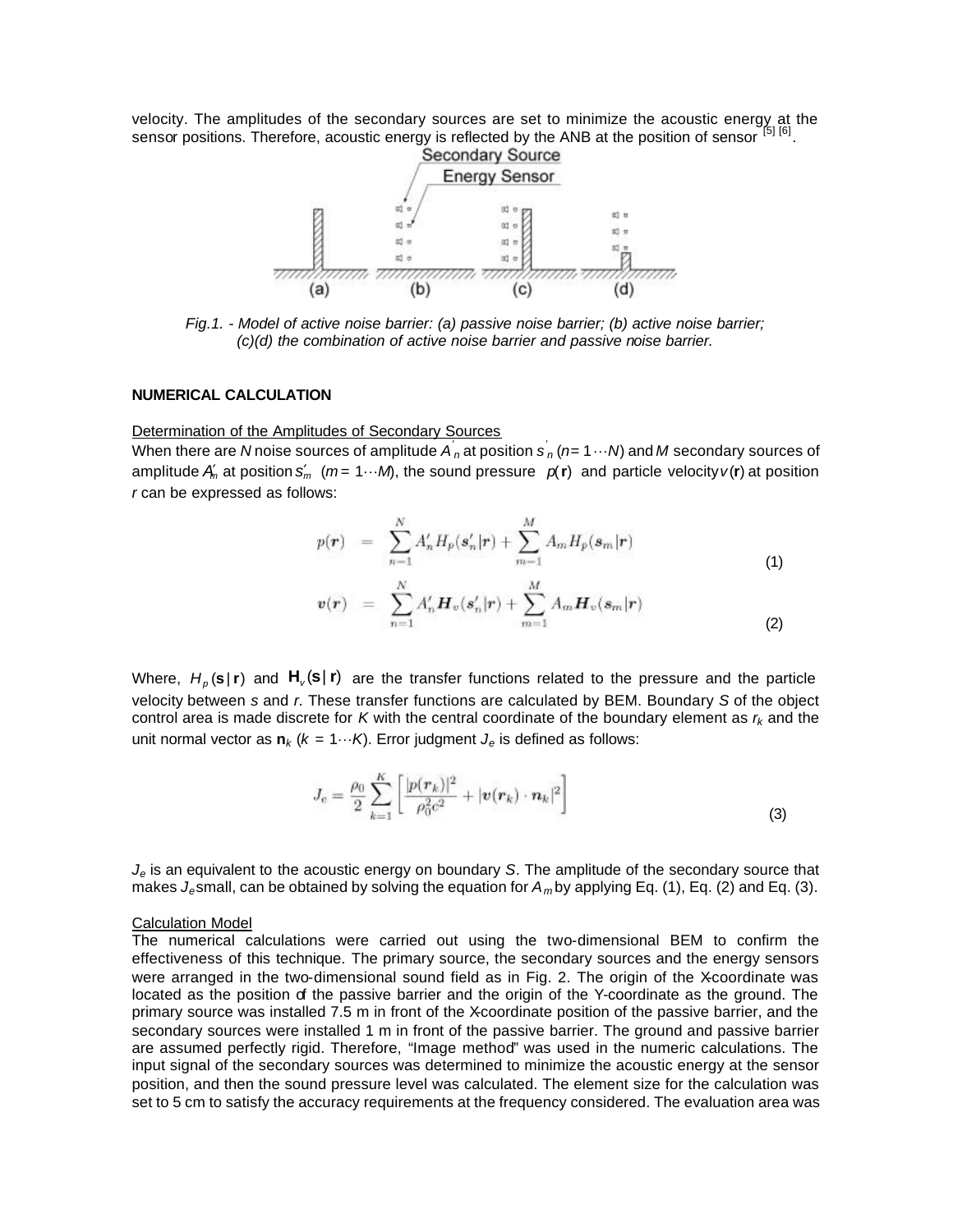set to 2 m high and 10 m wide. The sound pressure level was calculated every 20 Hz in the range from 100 Hz to 1000 Hz.



*Fig.2. - Two-dimensional model of numerical calculation.*

### Calculation Conditions

The sound pressure level was measured with 2, 4, 8, and 16 sensors attached at heights of 1, 2, and 3 m to the active and passive noise barriers (see (b) and (c) in Fig.1). The height of the passive barrier and the height of the sensor are the same. The condition name format is " $X +$  number of sensors (secondary sources) + top sensor height + passive barrier height". X16Y30 means that the number of sensors is 16, the top sensor height is 3 m, and the passive barrier height is 0 m (in other words, no barrier). The same number of sensors as secondary sources should be installed on the X-coordinate axis at equal height intervals. To make all the calculation intervals equal, the first sensor from the ground was installed with half the interval for other sensors.

## **RESULTS AND DISCUSSION**

### Optimum Arrangement of Secondary Sources

In order to examine the optimum arrangement of the secondary sources, the aspect of the sound pressure distribution only by the primary source and that only by the secondary sources was compared. With regard to the numeric calculation model shown in Fig. 2, a secondary source and an error sensor are installed at the same height as a pair. The sound pressure distribution by each source at 500 Hz of X16Y30 is shown in Fig.3.



*Fig.3. - Sound pressure distribution of the secondary sources.*

A dotted line by plotting the sound pressure distribution was obtained only by the primary source and a solid line was only by the secondary sources. The sound pressure distribution from the secondary sources has a horizontally symmetric shape and the upward sound pressure shows a steep drop. From the dotted line representing the sound pressure distribution by the primary source, we see that the secondary sources reproduce the wave front of the primary source. Fig. 4 shows a calculation models and insertion loss, where the secondary sources of the X16Y30 model in Fig. 2 and that arranged on the ground.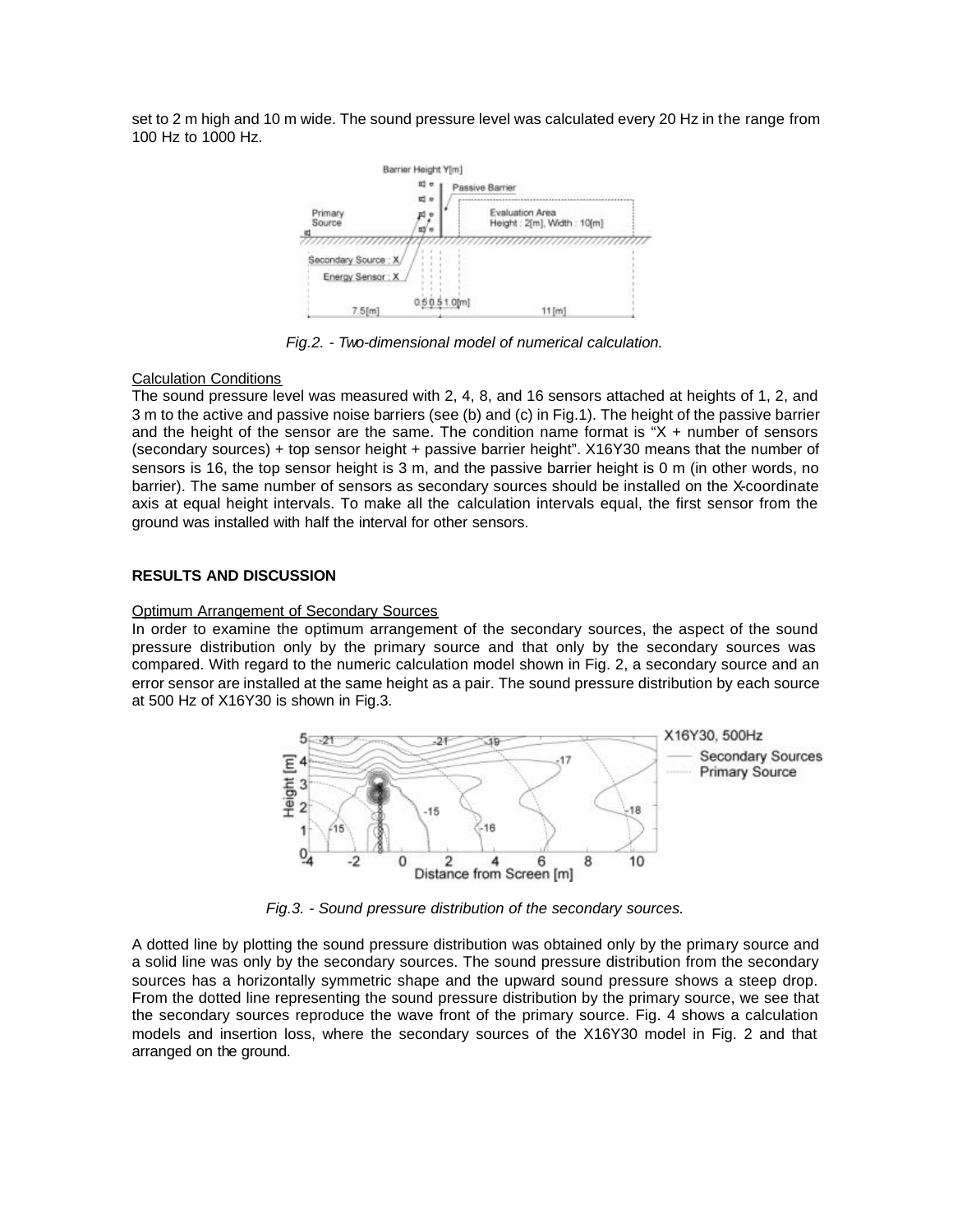

*Fig.4. - Calculation Model and Sound pressure distribution.*

Compared to X16Y30, this ground model is disadvantageous for creating the wave front of the primary source. Although a similar control effect is seen in the evaluation area, the sound pressure level on the side of the primary source is large and shows the sound pressure level rise of about 60 dB (Fig. 4). Therefore, the optimum arrangement of secondary sources is to place the sound sources along the wave front created by the primary source. Considering the sound source positions, the secondary sources should be arranged in parallel with the error sensors as shown in Fig. 2.

### Insertion Loss

The insertion loss is the difference of the sound pressure level between with the barriers and without any barrier. It can be obtained as the energy average of difference in the evaluation area (105 calculation points in an area 10 m wide and 2 m high) of Fig. 2. To illustrate the control effects of the barriers, Fig. 5 shows the average power of the insertion loss without any barrier.



*Fig.5. - Insertion loss against the barrier.*

The performance of the ANB can be designed independently to that of a passive noise barrier. To increase the noise reduction effect, the sensor pitch should be reduced. For ANC control, the sensor pitch should be smaller than half the wavelength of the target noise. If the ANB produces a control effect, the noise level can be reduced by 10 dB or more compared to the case of the passive barrier.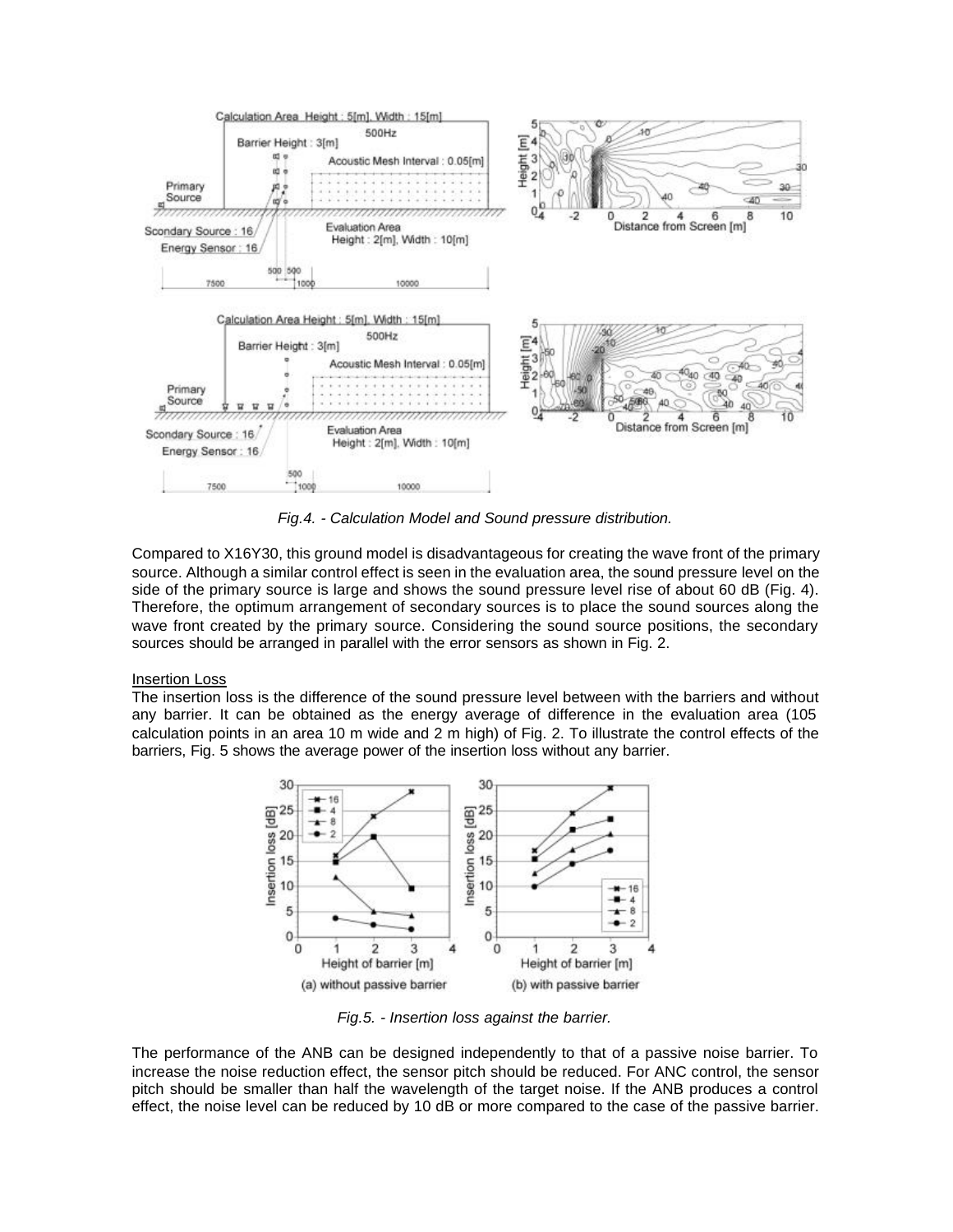### Power Level

This section dscusses the power output level of the secondary sources compared to that of the primary source when the proposed ANB is used. A surrounding boundary ([O] in Fig. 6) was set one meter away from the primary source and the secondary sources, and the power level was calculated from the intensities on the boundaries.



*Fig.6. - Intensity flow for: (a) only primary source; (b) only secondary sources.*

Since the ground is set as the reflection surface, the lower half of the sound source was not considered. As Fig. 6 shows, the boundary of the secondary sources extends as the source height is raised.

 Fig. 7 shows the relative power level of the secondary sources. The power level of the secondary sources is smaller than that of the primary source. When the frequency becomes high, however, the power level goes up as the number of control points increases. The power level of the secondary sources is larger than that of the primary source at 700 Hz in the case of X16Y11, but not under other conditions. Fig. 5 (b), (d), and (f) show relative power levels when a passive barrier is installed. This mode appears because of the passive barrier.



*Fig.7. - Relative power level of the secondary sources.*